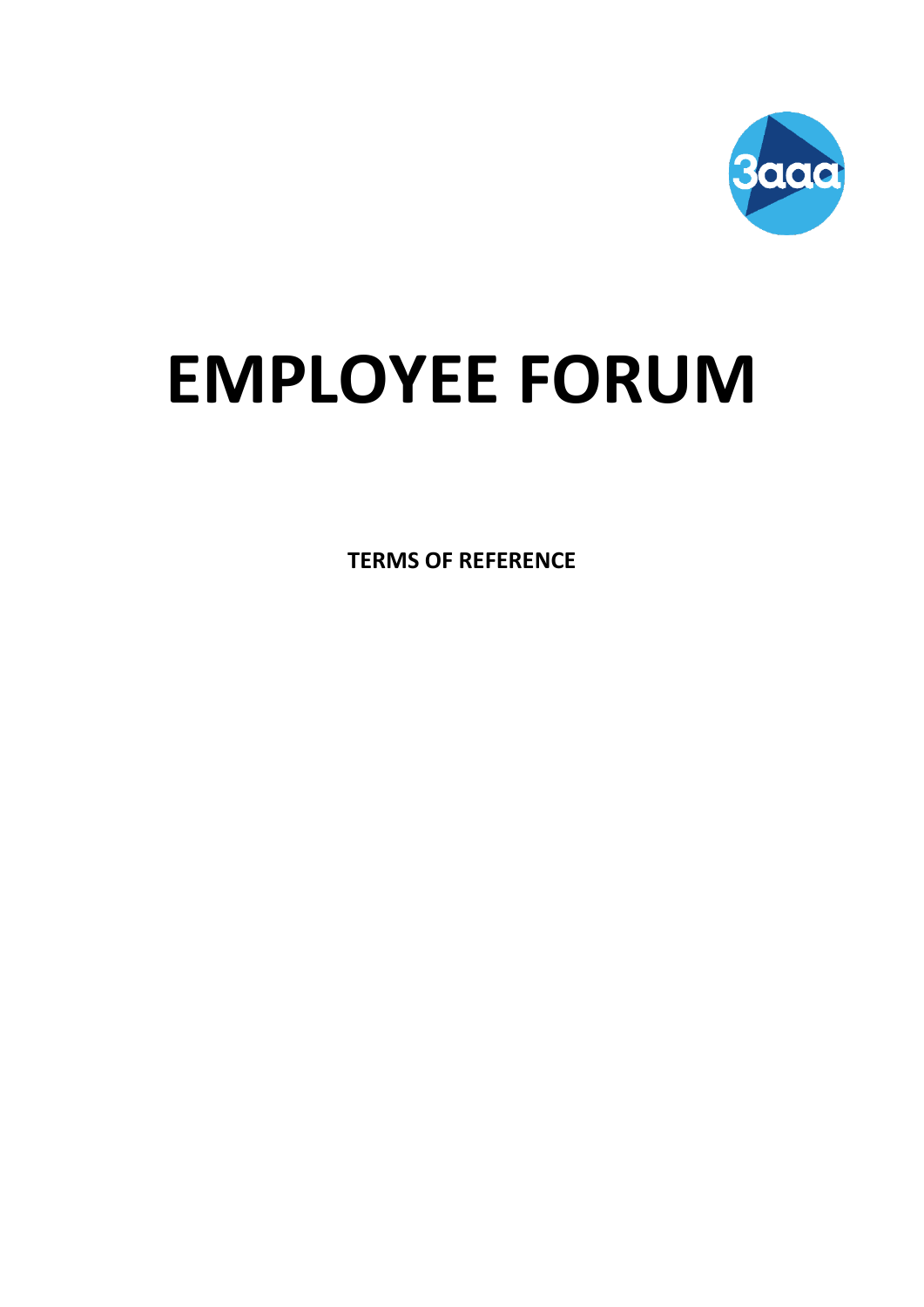# **1. Overall Philosophy**

- The Company wants to further develop our culture and ensure that the views of all the staff are taken into account.
- The recent employee engagement survey has provided a great deal of feedback which will help to inform the areas of the Company that need to be improved.
- To aim is to create an Employee Forum made up of staff members, who will use this feedback to work to propose and help deliver a series of action plans to address these areas.

# **2. What will the Employee Forum achieve?**

The Forum will:

• Contribute to the improvement of staff engagement and Company culture, to help develop the key engagement factors:

**My Manager** - How you feel about and communicate with your direct manager/line manager.

**Leadership** - How you feel about the head of the organisation, senior managers and 3aaa values and principles.

**My Company** – The level of engagement you have with your job and the Company.

**Personal Growth** – What you feel about training and future prospects.

**My Team** – How you feel towards your immediate colleagues and how well you work together.

**Giving Something Back** – The extent to which you feel the Company has a positive impact on society.

**Fair Deal** – How happy you are with your pay and benefits.

**Wellbeing** – How you feel about stress, pressure at work and work-life balance.

- Develop proposed action plans, involving stakeholders as appropriate with details of delivery expectations, ownership and timescales.
- Provide regular communication to the area they represent and to the senior management team on progress.
- Promote communication and positive employee participation at all levels of the Company.